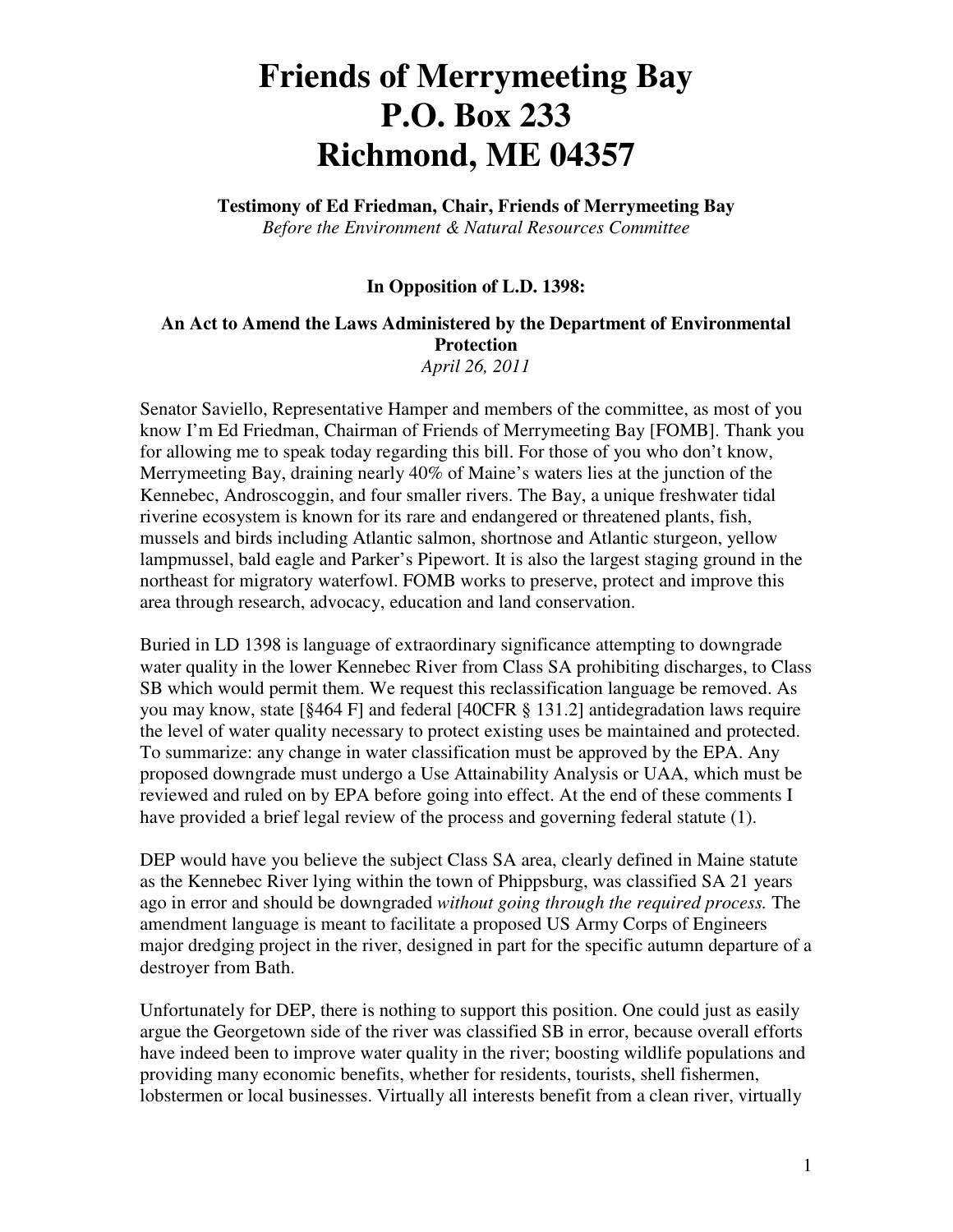no one benefits from a backsliding in water quality and many are hurt [clam flats close, beaches are closed to swimming, quality of fish worsen, odors and algae blooms proliferate, etc.].

We are not here to argue against dredging, but to suggest all parties could have their objectives met through a series of project changes to be made outside of this legislation and without the proposed downgrade.

# **Problem:** *Guarantee depths for Spruance destroyer departure in September*.

**Discussion:** Currently, "sand waves" in the channel supposedly do not allow adequate departure depth although the ship has in fact made repeated trips in and out of the river during sea trials using a local pilot and sometimes leaving the channel as it is now marked. There are two endangered fish species in this part of the river: short nose sturgeon [moving back and forth] and Atlantic salmon [moving upstream] both whom are quite active during the planned dredging period in August. Atlantic sturgeon, leaving the river about this time, are considered threatened. Harbor seals are quite active here and protected under the Marine Mammal Protection Act. "Take" [including harassment, harm or killing] of any of these species is illegal without a permit from federal fishery and wildlife services. Shortnose sturgeon have been killed in past dredging operations here even in October. Typically and historically, major dredging occurs during late fall and winter months when all adverse impacts [visual, aural, navigational, wildlife, fishery, shell fishing, lobstering, and tourism] are minimized. In contrast, the current plan calls for major dredging at the height of summer when all of these activities are in full swing. **Solution:** Major dredging is not needed. Minimal dredging taking off the "wave" tops will work. Picture a shovel, rake or grader versus an excavator or a rototiller versus a subsoil chisel plow hooked up to an industrial suction unit. Ensure future maintenance dredging is well-planned by the Army Corps to take place off-season. The current proposal appears to reflect poor planning on the part of the Corps and perhaps a lack of coordination with the Navy.

# **Problem:** *What to do with dredge spoils?*

**Discussion:** Dredge spoils can be composed of coarse to fine sediments sometimes containing hazardous and economically damaging concentrations of fecal coliform bacteria or toxic contaminants. Even if contaminant-free, large deposits of sediment can create anaerobic conditions suffocating organisms [from zooplankton to shellfish] on which they may be deposited. It is illegal to deposit spoils in Class SA waters. Dredge spoils routinely close shellfish flats, can interfere with normal sand nourishment and erosion processes and transport of spoils can interfere with other river and inshore users like lobstermen. Spoils also effect critically important coastal wetlands when deposits as deep as 12" cover native organisms integral to the river's ability to function in a healthy way. Under Clean Water Act sections 401 and 404 and under Maine's Natural Resources Protection Act, alternatives analyses must be conducted to seek out the least environmentally damaging alternatives to dredging activities. This has not been done. **Solutions:** There are many ways of minimizing environmental, social and economic harm. Minimize dredging. Smaller amounts of dredged material will mean less material to move, less cost and time to move it, less disturbance of the dredging area, less damage to the area spoils are dumped and that may be more easily reabsorbed into the environment. Dump dredge spoils further off shore or at upland sites. Currently, spoils from Doubling Point and BIW are dumped just a short ways down river in the high flow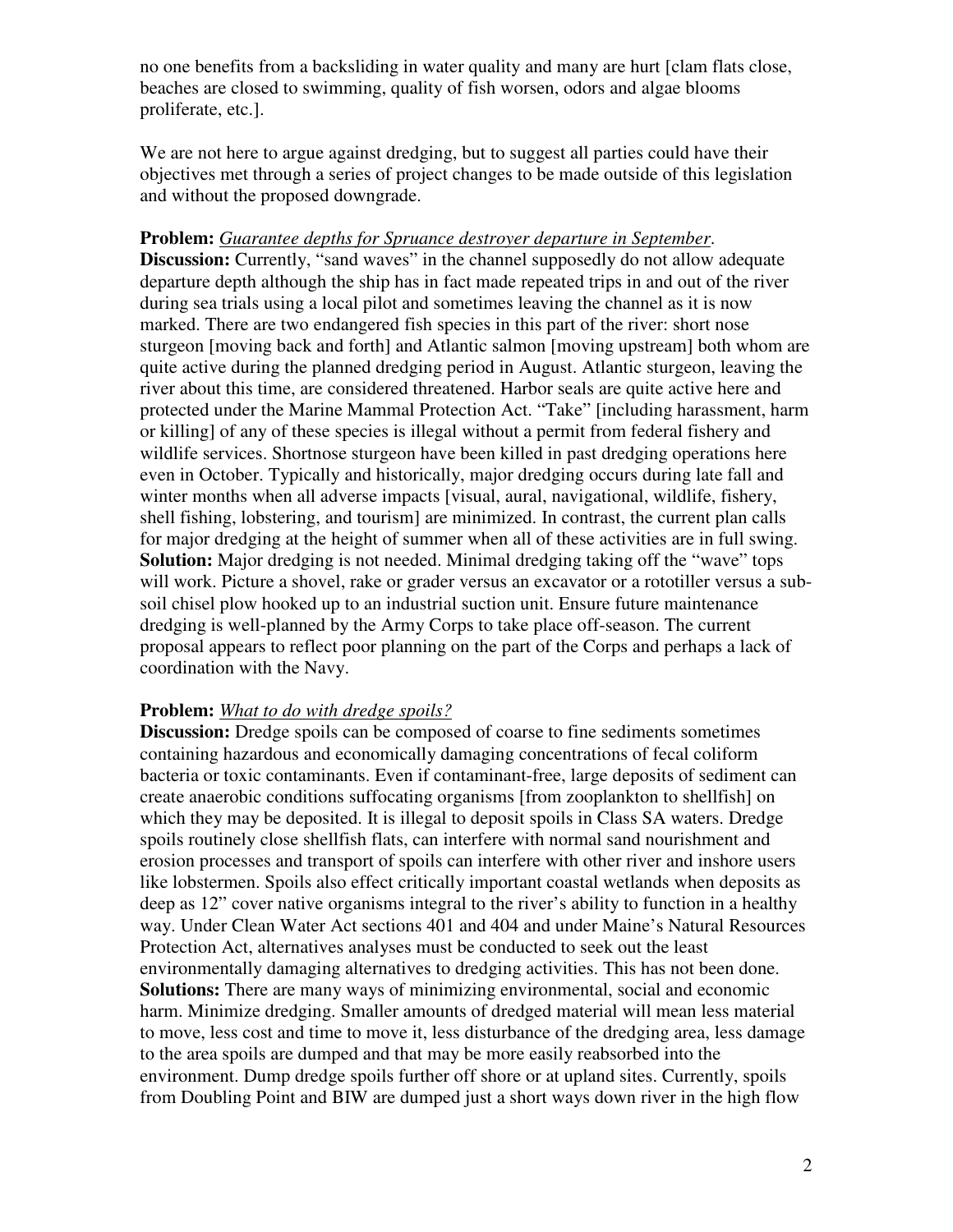narrows of Fiddler's Reach where they either flow directly back to Doubling Point on an incoming tide or flow downstream into the clam flats and coastal wetlands of the lower Kennebec. Spoils from the Popham dredge site are dumped at Jacknife Ledge just offshore west of Popham Beach State Park. Easily able to block the mouth of the Morse River here, they can cause the river mouth to exacerbating major erosion at the Park.

Most of you have heard me testify at length over years on the improved water quality of the Androscoggin River and heard my frustration at the continued reluctance of the DEP and this Committee to recognize that improvement. The towns along the river are crying out for continued economic benefits from this and you continue to refuse them. About 8 years ago FOMB was also here producing water quality data supporting an upgrade of the Kennebec between Augusta and Merrymeeting Bay. This upgrade was approved and the lower Kennebec is now considered a recovering treasure.

Those of us who live and work along and on these rivers have done so far too long to accept any downgrade, especially when abundant alternatives exist to potential threats. We hope you will recognize this and vote Ought Not to Pass on LD 1398 as written. We request you strike the proposed language from the LD under §469 Sagadahoc County B (3) limiting Class SA water to a 500' strip around the south end of Atkins Bay and allow the 10 year old existing language, classifying all Kennebec water in Phippsburg as SA, to stand. I should note it appears disingenuous to not have the existing language shown in 1398 as a strike out.

Another problem we have with this bill is §343-D dealing with composition and selection of the relatively successful Pollution Prevention and Small Business Advisory or Assistance Committee or Panel. Existing statute dictates a 16 member panel. Of the 16 members, 6 are appointed by the Governor, 3 by the Senate President, 3 by the Speaker, 1 each by the 2 Minority leaders and 2 by the DEP. Members can serve 2 four year terms. Under the proposed amendment, of the 16 members, 12 are now appointed by the Governor and 1 each by the 4 leaders of the legislature. Term limits for members are removed. This is no longer an adequate system of checks and balances and every left, right and centrist member of the Committee should recognize this as an unhealthy situation. We urge you to also strike these changes from the bill.

Thank you for your consideration.

# (1) Revising Water Quality Standards

The Clean Water Act [CWA] and EPA regulations under the CWA set forth mandatory procedural and substantive requirements for revising a state water quality standard. First, state water quality standards and any amendments to them must be approved by EPA before they become effective*.* 33 U.S.C. § 1313; 40 C.F.R. § 131.21. Any state law or regulatory action that amends or has the effect of amending water quality standards but that fails to receive EPA approval, is not legally effective.

Second, once a designated use is established in state water quality standards and approved by EPA, a less protective "sub-category" of that use for a specific waterbody may not be created, unless and until a Use Attainability Analysis ("UAA") is performed